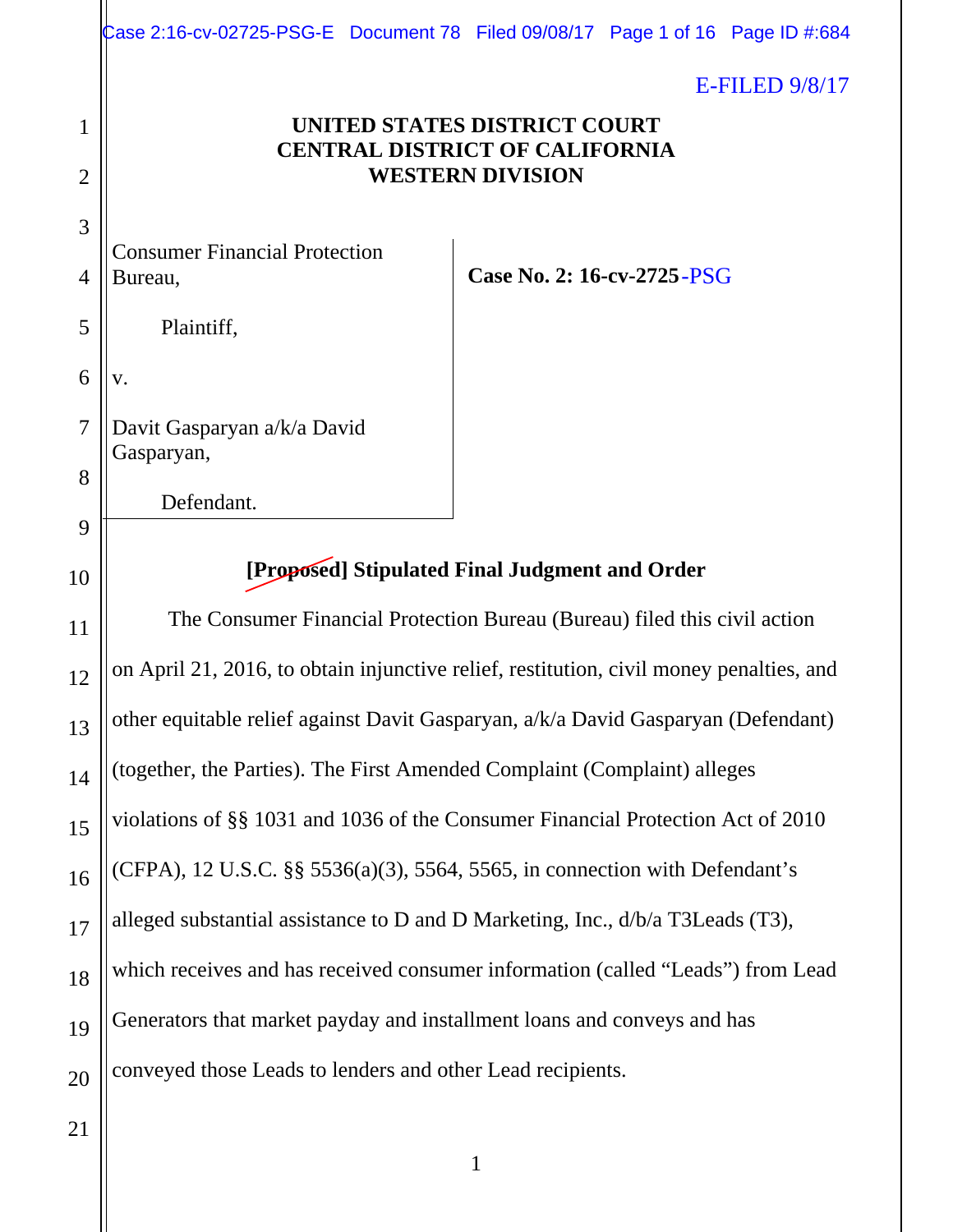1 2 The Parties agree to the entry of this Stipulated Final Judgment and Order (Order).

## **THEREFORE, it is ORDERED:**

#### **Findings and Conclusions**

5 6 1. This Court has jurisdiction over the Parties and the subject matter of this action.

7 8 9 2. The Parties agree to entry of this Order, without further adjudication of any issue of fact or law, to settle and resolve all matters in dispute arising from the conduct alleged in the Complaint to the date of this Order.

10 11 12 13 3. Defendant neither admits nor denies any allegations in the Complaint, except as specifically stated in this Order. For purposes of this Order, Defendant admits the facts necessary to establish the Court's jurisdiction over Defendant and the subject matter of this action.

14 15 16 4. Defendant waives any claim he may have under the Equal Access to Justice Act, 28 U.S.C. § 2412, concerning the prosecution of this action to the date of this Order.

17 18 5. Each Party will bear its own costs and expenses, including, without limitation, attorneys' fees.

19 20 6. The Parties agree that: (a) this Order contains the complete agreement between the Parties; (b) no promises, representations, or warranties other than what

21

3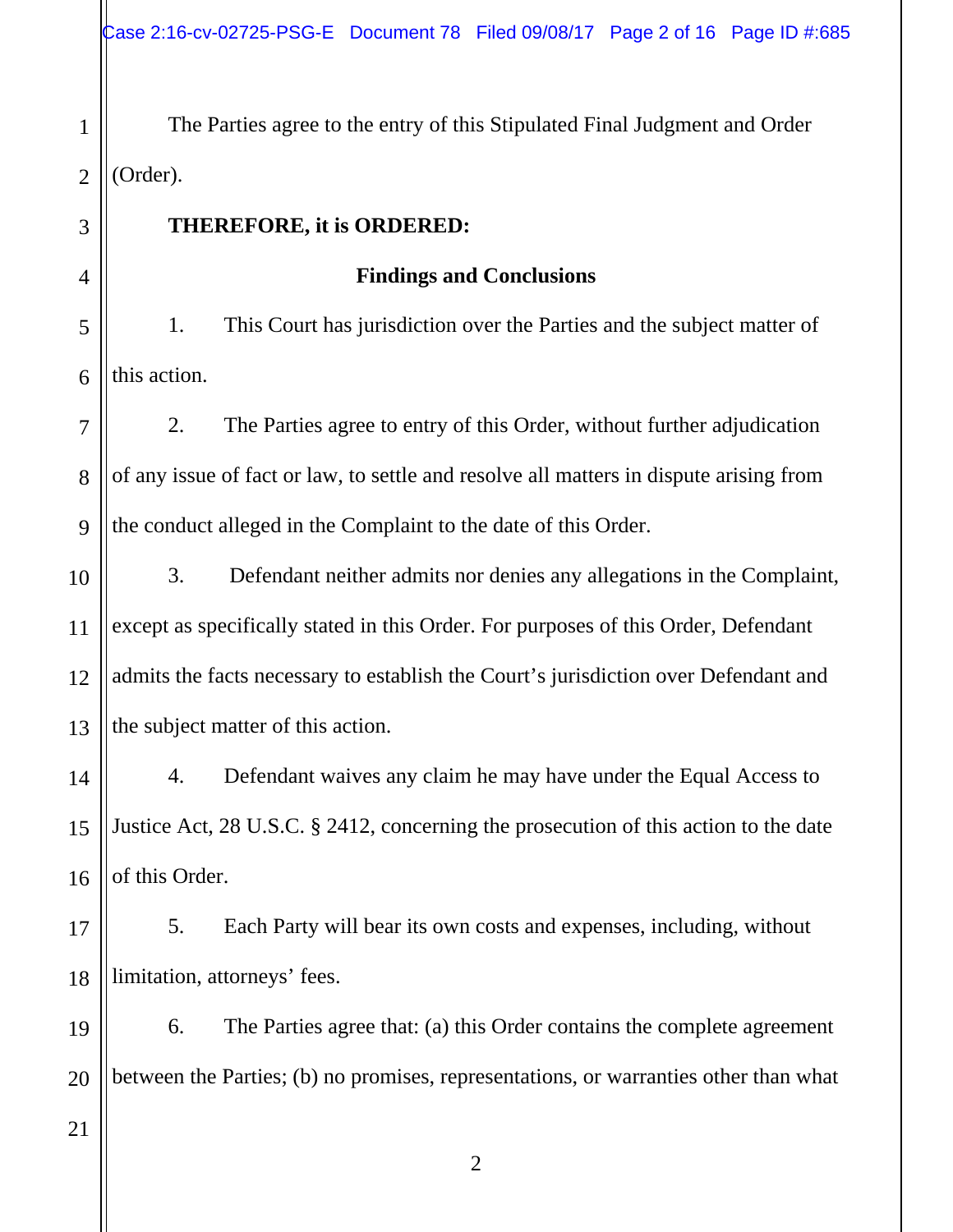1 2 3 4 is contained in this Order have been made by the Parties; and (c) this Order supersedes any prior oral or written communications, discussions, or understandings. 7. Entry of this Order is in the public interest.

**Definitions**

8. "Defendant" means Davit Gasparyan, a/k/a David Gasparyan.

9. "Effective Date" means the date this Order is entered.

8 9 10. "Enforcement Director" means the Assistant Director of the Office of Enforcement for the Consumer Financial Protection Bureau, or his or her delegate.

10 11 11. "Lead" is a consumer's personal information received, transmitted, or otherwise used in connection with a consumer financial product or service.

12 13 14 12. "Lead Aggregators" are Persons that obtain Leads and convey that information to other Persons. "Lead Aggregation" is the practice of acting as a Lead Aggregator.

15 16 17 13. "Lead Generators" are Persons that obtain Leads and transmit the Leads to Lead Aggregators or to other Persons. Lead Generation is the practice of acting as a Lead Generator.

18 19 20 14. "Person" means an individual, partnership, company, corporation, association (incorporated or unincorporated), trust, estate, cooperative organization, or other entity.

21

5

6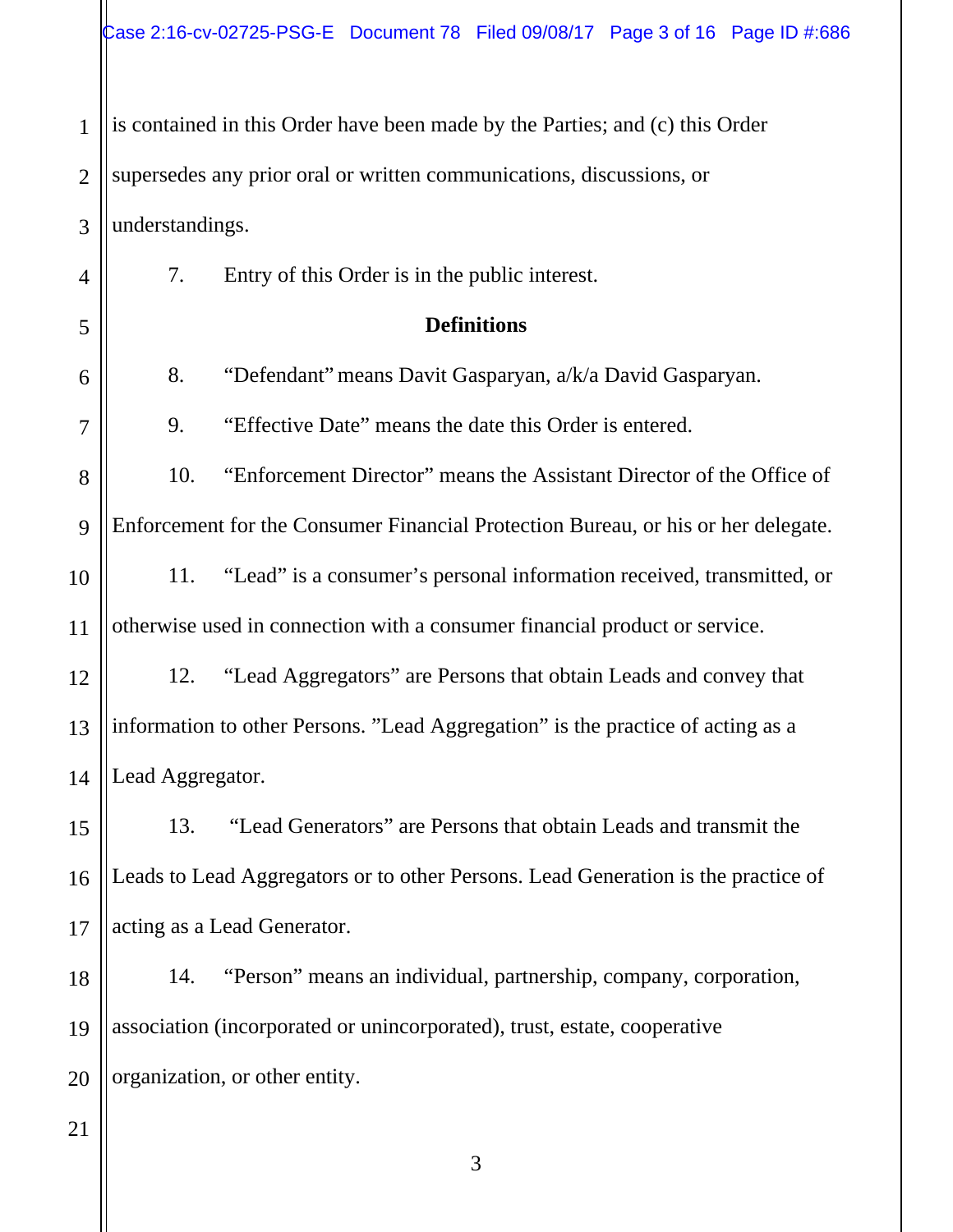1 2 3 4 15. "Related Consumer Action" means a private action by or on behalf of one or more consumers or an enforcement action by another governmental agency brought against Defendant based on substantially the same facts as described in the Complaint.

#### **Relief Ordered**

#### **A. Conduct Relief**

5

6

7

8 9 10 16. In connection with Lead Generation or Lead Aggregation, Defendant, either directly or through his agents, servants, or employees, or through any entity in which he has or obtains a financial interest, including joint ventures, is permanently enjoined from:

| 11 | a.            | knowingly or recklessly receiving Leads from Lead Generators                      |
|----|---------------|-----------------------------------------------------------------------------------|
| 12 |               | whose consumer-facing content includes misleading,                                |
| 13 |               | inaccurate, or false statements;                                                  |
| 14 | $\mathbf b$ . | generating Leads through any means that involve misleading,                       |
| 15 |               | inaccurate, or false statements; and                                              |
| 16 | c.            | transmitting Leads that are not vetted in compliance with this                    |
| 17 |               | Order.                                                                            |
| 18 | 17.           | In connection with Lead Generation and Lead Aggregation,                          |
| 19 |               | Defendant, either directly or through his agents, servants, or employees, and all |
| 20 |               |                                                                                   |
| 21 |               |                                                                                   |
|    |               | 4                                                                                 |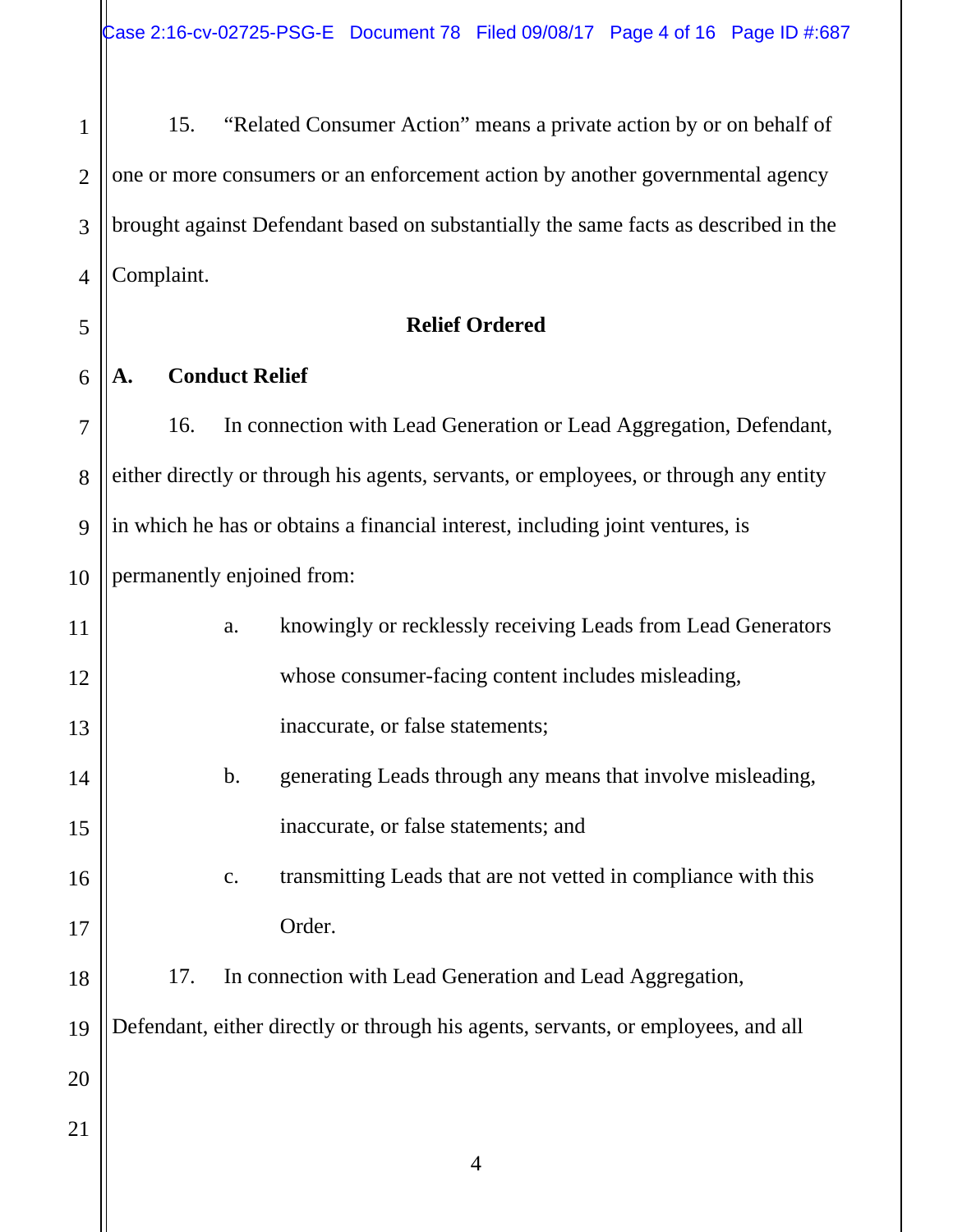1 2 entities in which he has or obtains a financial interest, including joint ventures, must:

| 3              | a.             | undertake reasonable efforts to ensure that Leads conveyed to     |
|----------------|----------------|-------------------------------------------------------------------|
| $\overline{4}$ |                | recipients do not result in consumer loans that are void in whole |
| 5              |                | or in part under the laws of the consumer's state of residence    |
| 6              |                | provided in the consumer's loan documents based on state-         |
| 7              |                | licensing requirements or interest-rate limits;                   |
| 8              | $b$ .          | obtain and preserve information about any end user of its Leads   |
| 9              |                | sufficient to ensure compliance with this paragraph (No. 17),     |
| 10             |                | including but not limited to copies of all licenses required by   |
| 11             |                | each state in which the recipient does business where the         |
| 12             |                | absence of such a license would render a loan void in whole or    |
| 13             |                | in part under the laws of that state;                             |
| 14             | c.             | create and implement a process for reviewing loans resulting      |
| 15             |                | from Leads conveyed by Defendant to reasonably ensure             |
| 16             |                | compliance with this paragraph (No. 17) and with federal and      |
| 17             |                | state privacy laws;                                               |
| 18             | $\mathbf{d}$ . | establish a policy that prohibits lenders to which it conveys     |
| 19             |                | Leads, directly or indirectly, from making consumer loans that    |
| 20             |                | are void in whole or in part under the laws of the consumer's     |
| 21             |                |                                                                   |
|                |                | 5                                                                 |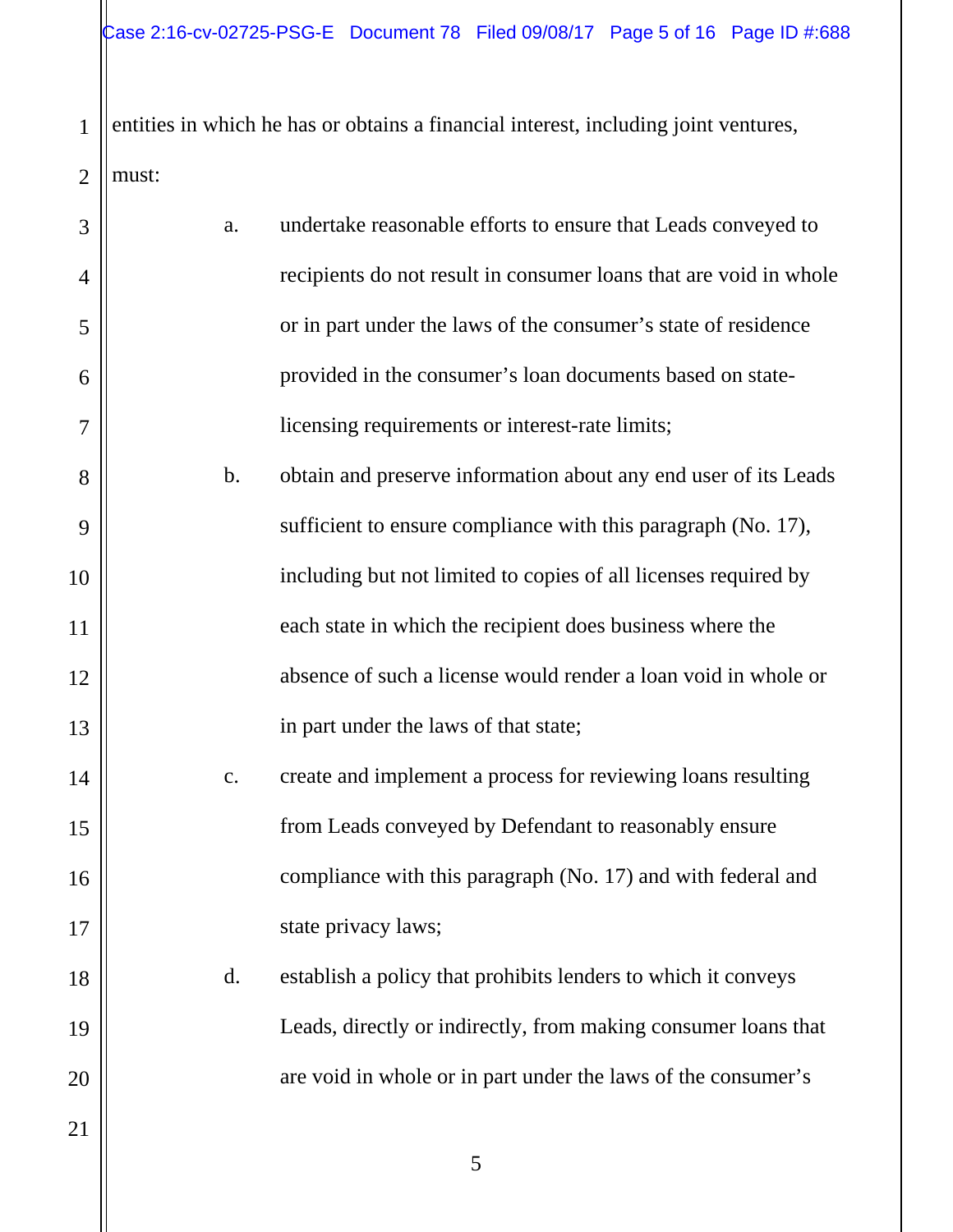|                |    | state of residence provided in the consumer's loan documents                        |
|----------------|----|-------------------------------------------------------------------------------------|
| $\overline{2}$ |    | based on state-licensing requirements or interest-rate limits;                      |
| 3              | e. | refrain from conveying Leads where Defendant knows or                               |
| $\overline{4}$ |    | reasonably believes that the Leads are likely to result in                          |
| 5              |    | consumer loans that are void in whole or in part under the laws                     |
| 6              |    | of the consumer's state of residence provided in the consumer's                     |
|                |    | loan documents based on state-licensing requirements or                             |
| 8              |    | interest-rate limits;                                                               |
| 9              | f. | reasonably review consumer-facing content of all Lead                               |
| 10             |    | Generators from which Defendant accepts Leads to reasonably                         |
| 11             |    | ensure that it does not contain misleading, inaccurate, or false                    |
| 12             |    | statements; and                                                                     |
| 13             | g. | require all Lead Generators from which Defendant accepts                            |
| 14             |    | Leads to prominently disclose to consumers an accurate                              |
| 15             |    | description of how Defendant will receive, convey, and process                      |
| 16             |    | Leads.                                                                              |
| 17             |    | For purposes of this paragraph (No. 17) and its subparts, no Person may take into   |
| 18             |    | consideration any contention that state or federal law is inapplicable, or that     |
| 19             |    | lenders are not subject to state or federal law, because of lender sovereignty or a |
| 20             |    |                                                                                     |
| 21             |    |                                                                                     |
|                |    | 6                                                                                   |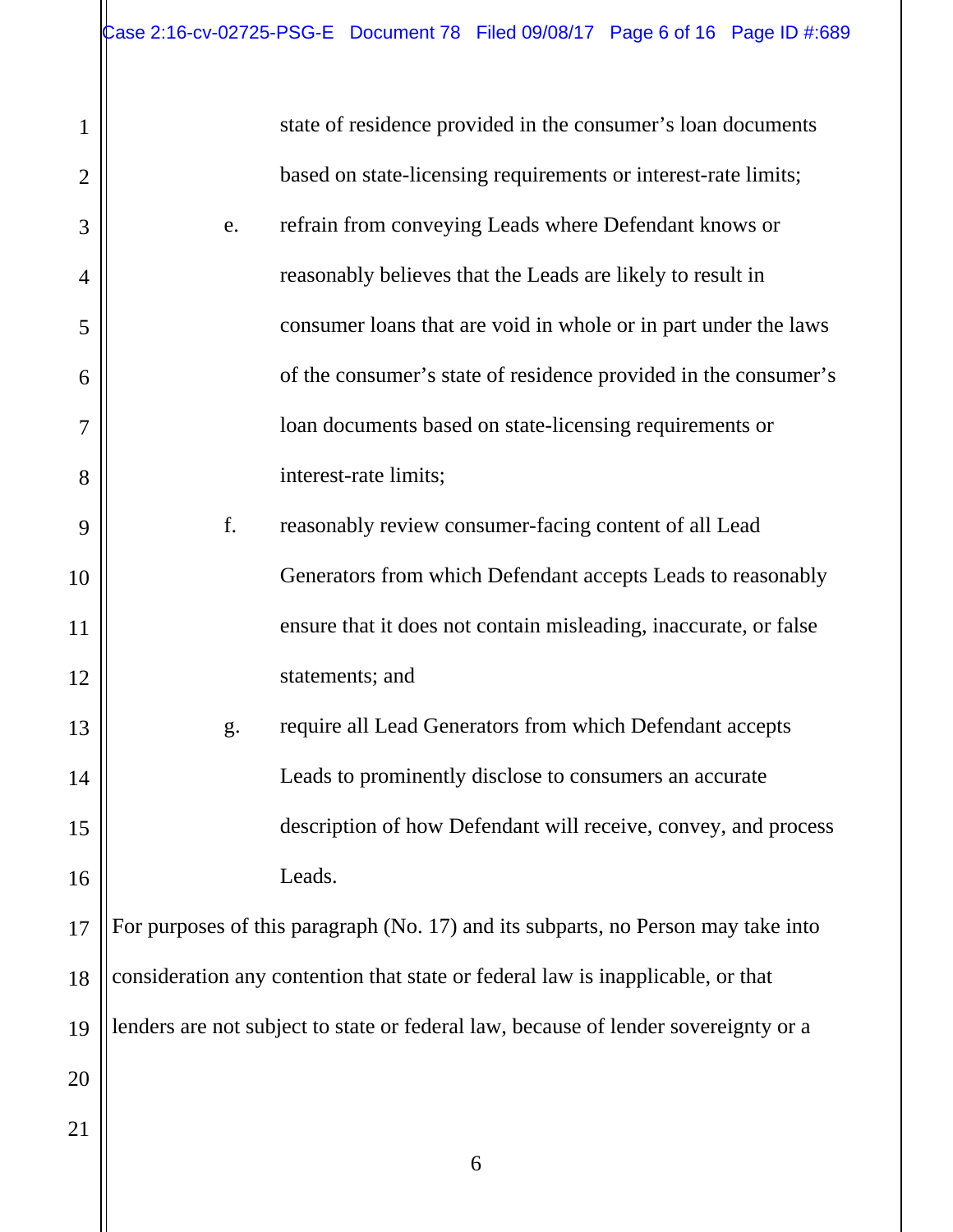1 2 lender's foreign, off-shore, or tribal status or affiliation, or because of choice of foreign or tribal law.

**B. Civil Money Penalty** 

3

4 5 6 7 18. Under §1055(c) of the CFPA, 12 U.S.C. § 5565(c), by reason of the violations of law described in the Complaint, and taking into account the factors in 12 U.S.C. § 5565(c)(3), Defendant must pay a civil money penalty in the amount of \$250,000 to the Bureau.

8 9 10 19. Within 10 days of the Effective Date, Defendant must pay the civil money penalty by wire transfer to the Bureau or to the Bureau's agent in compliance with the Bureau's wiring instructions.

11 12 13 20. The civil money penalty paid under this Order will be deposited in the Civil Penalty Fund of the Bureau as required by §1017(d) of the CFPA, 12 U.S.C.  $§$  5497(d).

21. Defendant must treat the civil money penalty paid under this Order as a penalty paid to the government for all purposes. Regardless of how the Bureau ultimately uses those funds, Defendant may not:

17

18

19

20

21

14

15

16

a. claim, assert, or apply for a tax deduction, tax credit, or any other tax benefit for any civil money penalty paid under this Order; or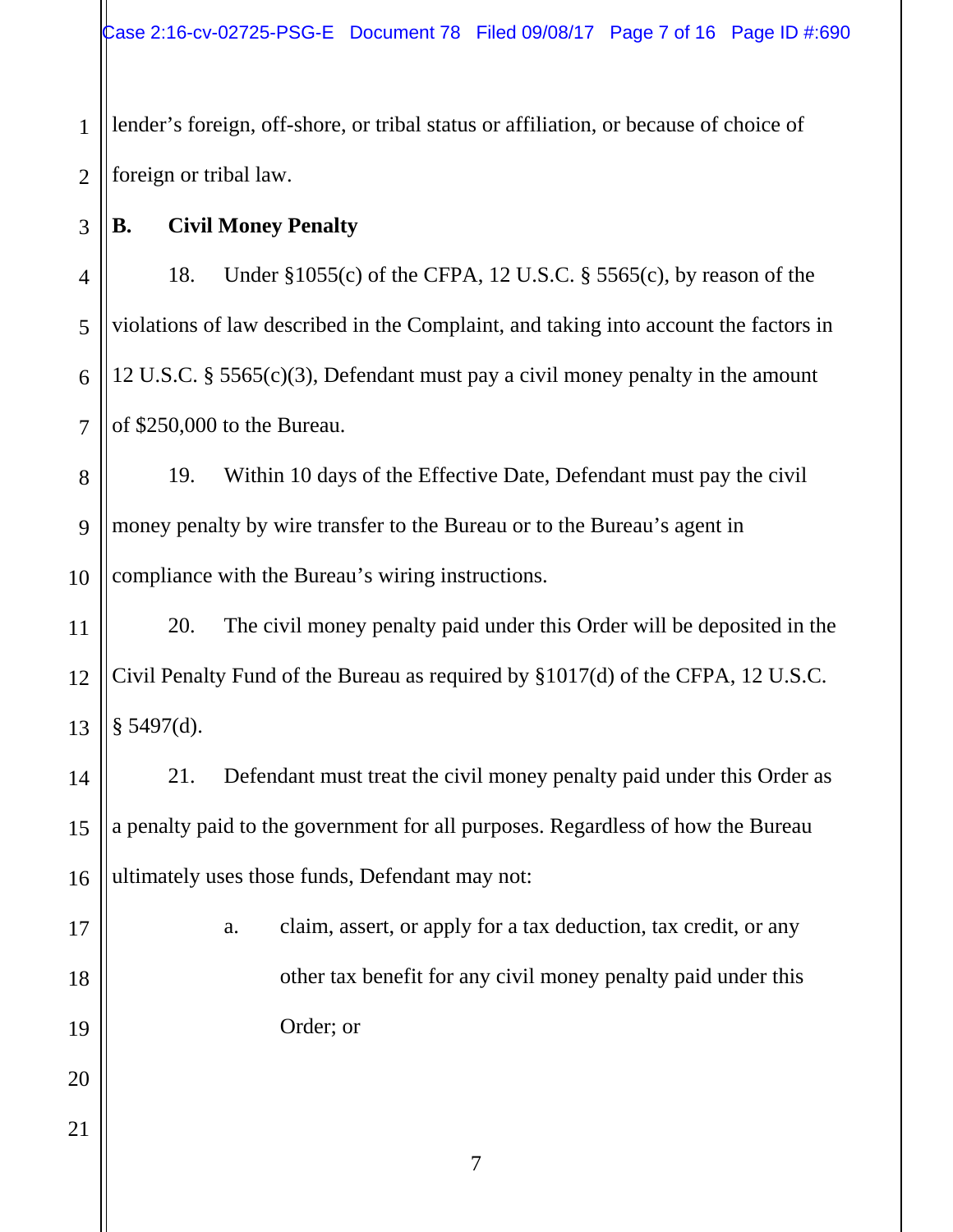b. seek or accept, directly or indirectly, reimbursement or indemnification from any source, including but not limited to payment made under any insurance policy, with regard to any civil money penalty paid under this Order.

5 6 7 8 9 10 11 12 13 14 15 22. To preserve the deterrent effect of the civil money penalty, in any Related Consumer Action, Defendant may not argue that it is entitled to, nor may Defendant benefit from, any offset or reduction of any compensatory monetary remedies imposed in the Related Consumer Action because of the civil money penalty paid in this action or because of any payment that the Bureau makes from the Civil Penalty Fund (Penalty Offset). If the court in any Related Consumer Action grants a Penalty Offset, Defendant must, within 30 days after entry of a final order granting the Penalty Offset, notify the Bureau, and pay the amount of the Penalty Offset to the U.S. Treasury. Such a payment will not be considered an additional civil money penalty and will not change the amount of the civil money penalty imposed in this action.

16

1

2

3

4

# **C. Default or Delinquency**

17 18 19 20 23. In the event of any default on Defendant's obligations to make payment under this Order, interest, computed under 28 U.S.C. § 1961, as amended, will accrue on any outstanding amount not paid from the date of default to the date of payment, and will immediately become due and payable.

21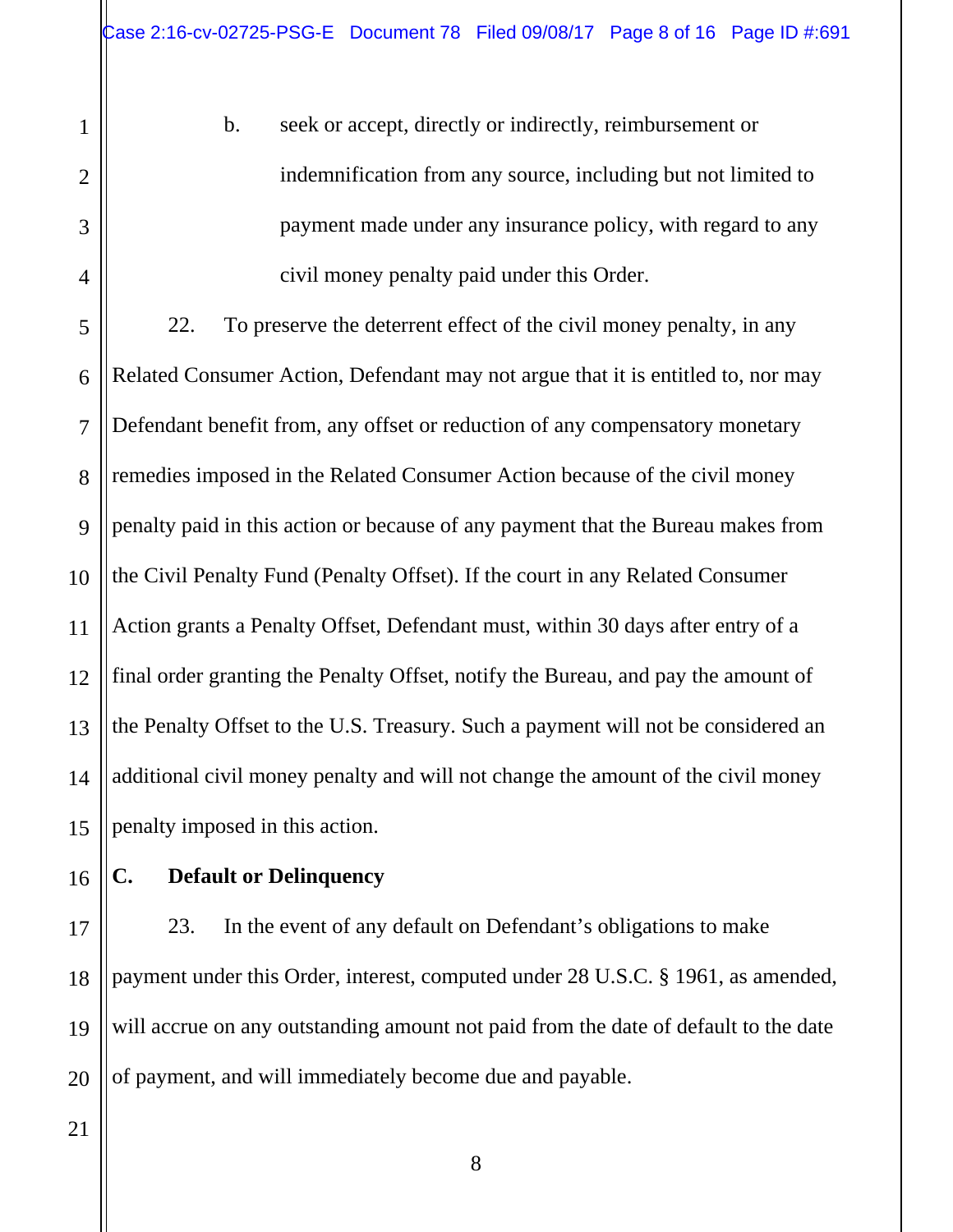1 2 3 4 24. Under 31 U.S.C. § 7701, Defendant, unless he has already done so, must furnish to the Bureau his taxpayer-identifying number, which may be used for purposes of collecting and reporting on any delinquent amount arising out of this Order.

5

#### **D. Reporting Requirements**

6 7 8 9 10 11 12 13 14 15 16 17 18 19 25. For 5 years from the Effective Date, Defendant must notify the Bureau of any development that may affect compliance obligations arising under this Order, including Defendant's ownership of, direct or indirect control of, or employment with an entity involved in Lead Generation or Lead Aggregation related to consumer loans where the APR exceeds 36% (excluding (a) loans extended solely to finance the purchase of a vehicle or other consumer good in which the good secures the loan; (b) home mortgages and other loans secured by real property or a dwelling if recorded or perfected; (c) credit cards; (d) student loans; (e) non-recourse pawn loans; and (f) overdraft services and lines of credit), or that engages in any acts or practices subject to this Order; the filing of any bankruptcy or insolvency proceeding by or against Defendant; or a change in Defendant's name or address. Defendant must provide this notice, if practicable, at least 30 days before the development, but in any case no later than 14 days after the development.

20

21

26. Within 7 days of the Effective Date, Defendant must: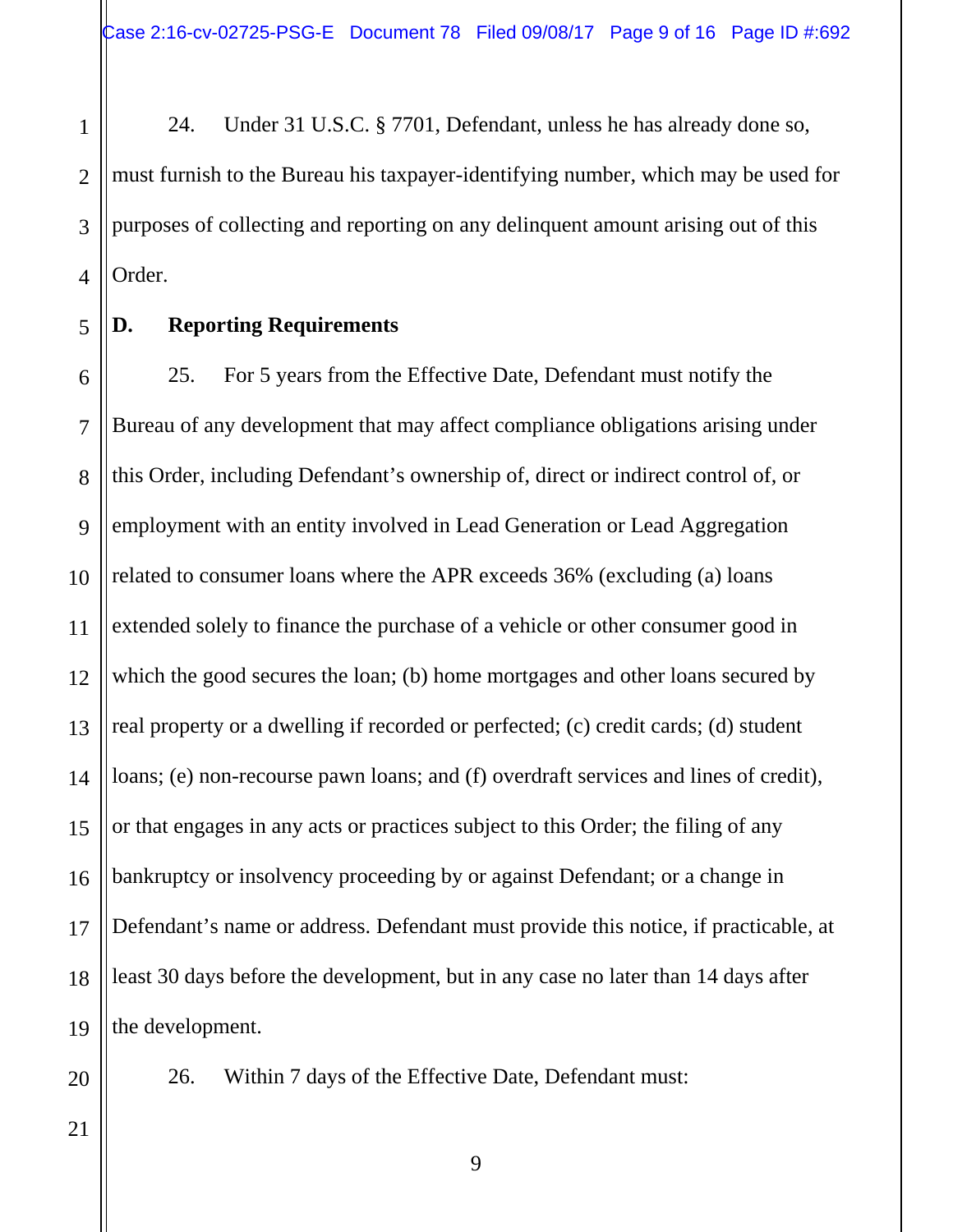1

2

3

4

5

6

7

8

9

10

11

12

13

14

15

16

17

18

19

20

| a.             | designate and provide to the Bureau at least one telephone        |
|----------------|-------------------------------------------------------------------|
|                | number and an email, physical, and postal address as points of    |
|                | contact that the Bureau may use to communicate with               |
|                | Defendant;                                                        |
| b.             | identify in writing to the Bureau by name, telephone number,      |
|                | and physical, postal, email, and Internet addresses, all          |
|                | businesses of which Defendant is the majority owner or that       |
|                | Defendant directly or indirectly controls that engage in Lead     |
|                | Generation or Lead Aggregation relating to consumer lending;      |
| $\mathbf{c}$ . | describe in writing to the Bureau the activities of each business |
|                | identified in response to paragraph 26.b, including the products  |
|                | and services offered and the means of advertising, marketing,     |
|                | and selling; and                                                  |
| d.             | Defendant must report any change in the information required      |
|                | to be submitted under paragraph 25 at least 30 days before the    |
|                | change or as soon as practicable after the learning about the     |
|                | change, whichever is sooner.                                      |

- 27. Within 30 days of the Effective Date, Defendant must:
	- a. identify Defendant's telephone numbers and all email, Internet, physical, and postal addresses, including all residences;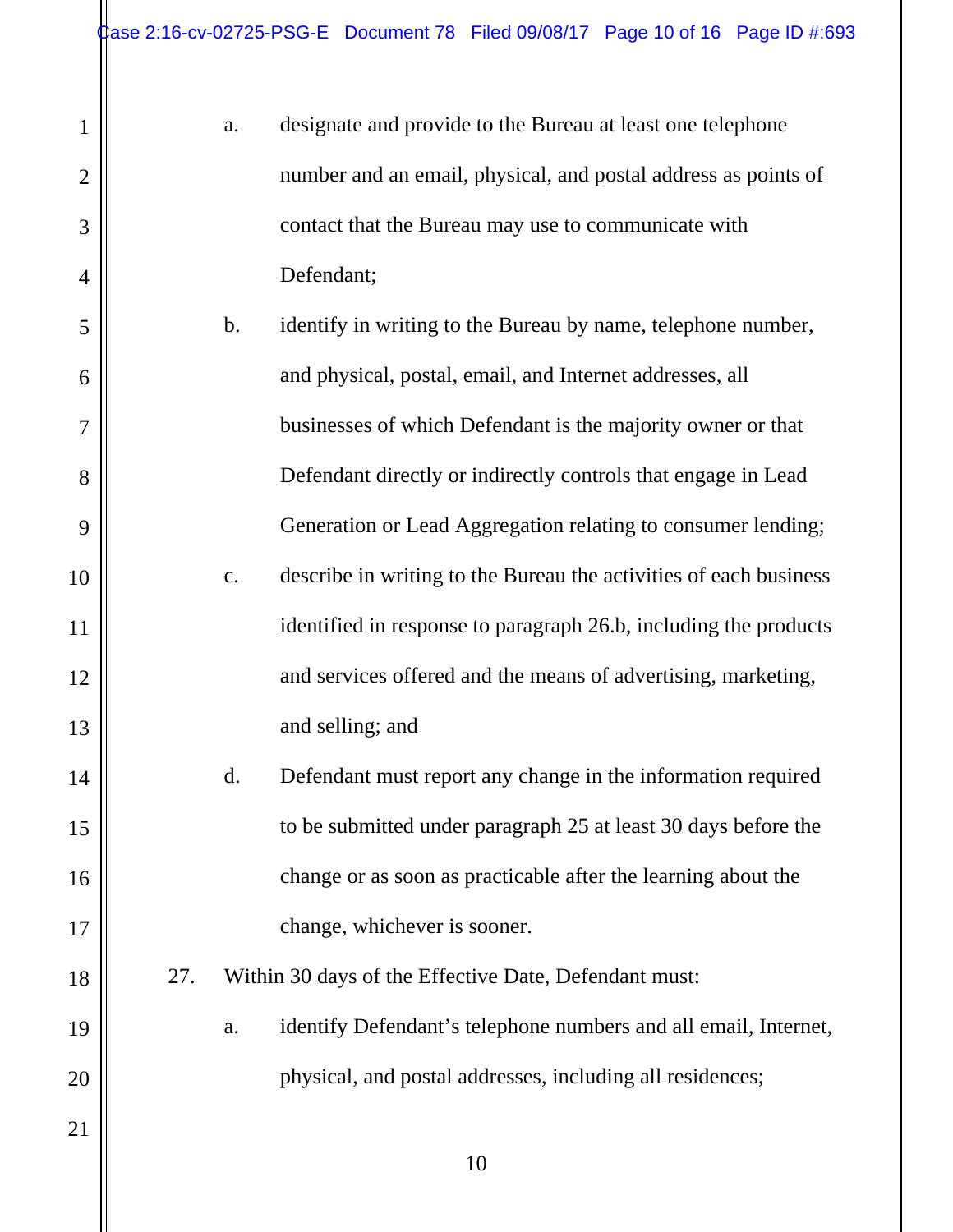| 1              | $b$ .<br>describe in detail Defendant's involvement in every business               |
|----------------|-------------------------------------------------------------------------------------|
| $\overline{2}$ | for which he performs services in any capacity or that he                           |
| 3              | wholly or partially owns, including Defendant's title, role,                        |
| 4              | responsibilities, participation, authority, control, and ownership.                 |
| 5              | 28.<br>Within 120 days of the Effective Date, and again one year after the          |
| 6              | Effective Date, Defendant must submit to the Enforcement Director an accurate       |
| $\overline{7}$ | written compliance-progress report (Compliance Report), that, at a minimum:         |
| 8              | describes in detail Defendant's compliance with this Order; and<br>a.               |
| 9              | attaches a copy of each Order Acknowledgment obtained under<br>$\mathbf b$ .        |
| 10             | Section E of this Order, unless previously submitted to the                         |
| 11             | Bureau.                                                                             |
| 12             | 29.<br>After the one-year period, and for 4 years thereafter, Defendant must        |
| 13             | submit to the Enforcement Director additional Compliance Reports within 14 days     |
| 14             | of receiving a written request from the Bureau.                                     |
| 15             | 30.<br>Within 30 days of the entry of a final judgment, consent order, or           |
| 16             | settlement in a Related Consumer Action, Defendant must notify the Enforcement      |
| 17             | Director of the final judgment, consent order, or settlement in writing. That       |
| 18             | notification must indicate the amount of redress, if any, that Defendant paid or is |
| 19             | required to pay to consumers and describe the consumers or classes of consumers     |
| 20             | to whom that redress has been or will be paid.                                      |
| 21             |                                                                                     |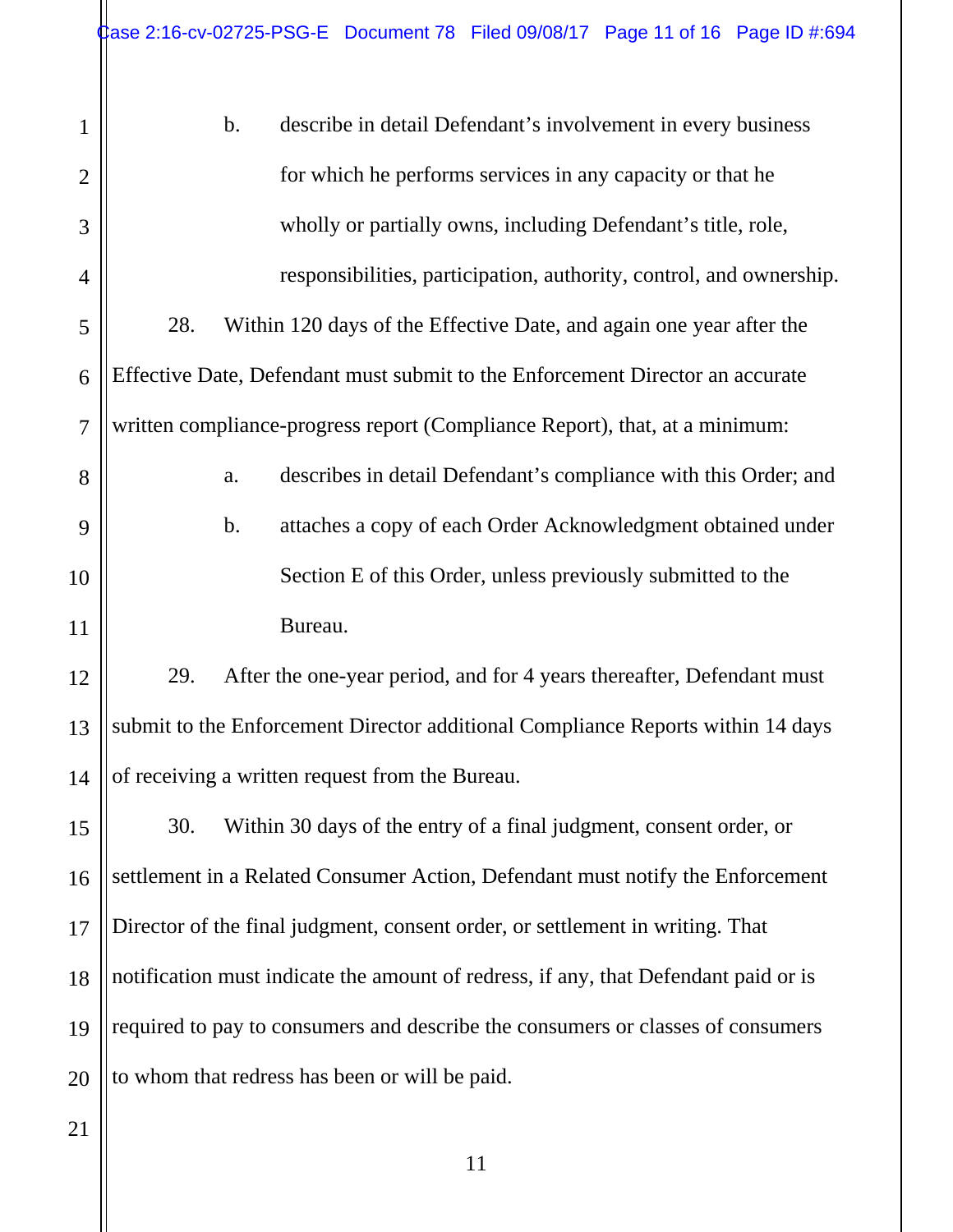1 2 3 4 5 6 31. Should Defendant seek to transfer or assign all or part of his ownership of any business of which he is the majority owner or that he directly or indirectly controls that engages in Lead Generation or Lead Aggregation relating to consumer lending, Defendant must, as a condition of transfer or assignment, obtain the written agreement of the transferee or assignee to comply with all applicable provisions of this Order.

# 7

## **E. Order Distribution and Acknowledgement**

8 9 10 32. Within 7 days of the Effective Date, Defendant must submit to the Enforcement Director an acknowledgment of receipt of this Order, sworn under penalty of perjury.

11 12 13 14 15 33. Within 30 days of the Effective Date, Defendant, for any businesses of which he is the majority owner or that he directly or indirectly controls that engage in Lead Generation or Lead Aggregation relating to consumer lending, must deliver a copy of this Order to any Persons with responsibilities related to the injunctive relief described in this Order.

16 17 18 19 20 34. For 5 years from the Effective Date, Defendant, for any business of which he is the majority owner or that he directly or indirectly controls that engage in Lead Generation or Lead Aggregation relating to consumer lending, must deliver a copy of this Order to any business entity resulting from any change in structure referred to in Section D, any future board members and executive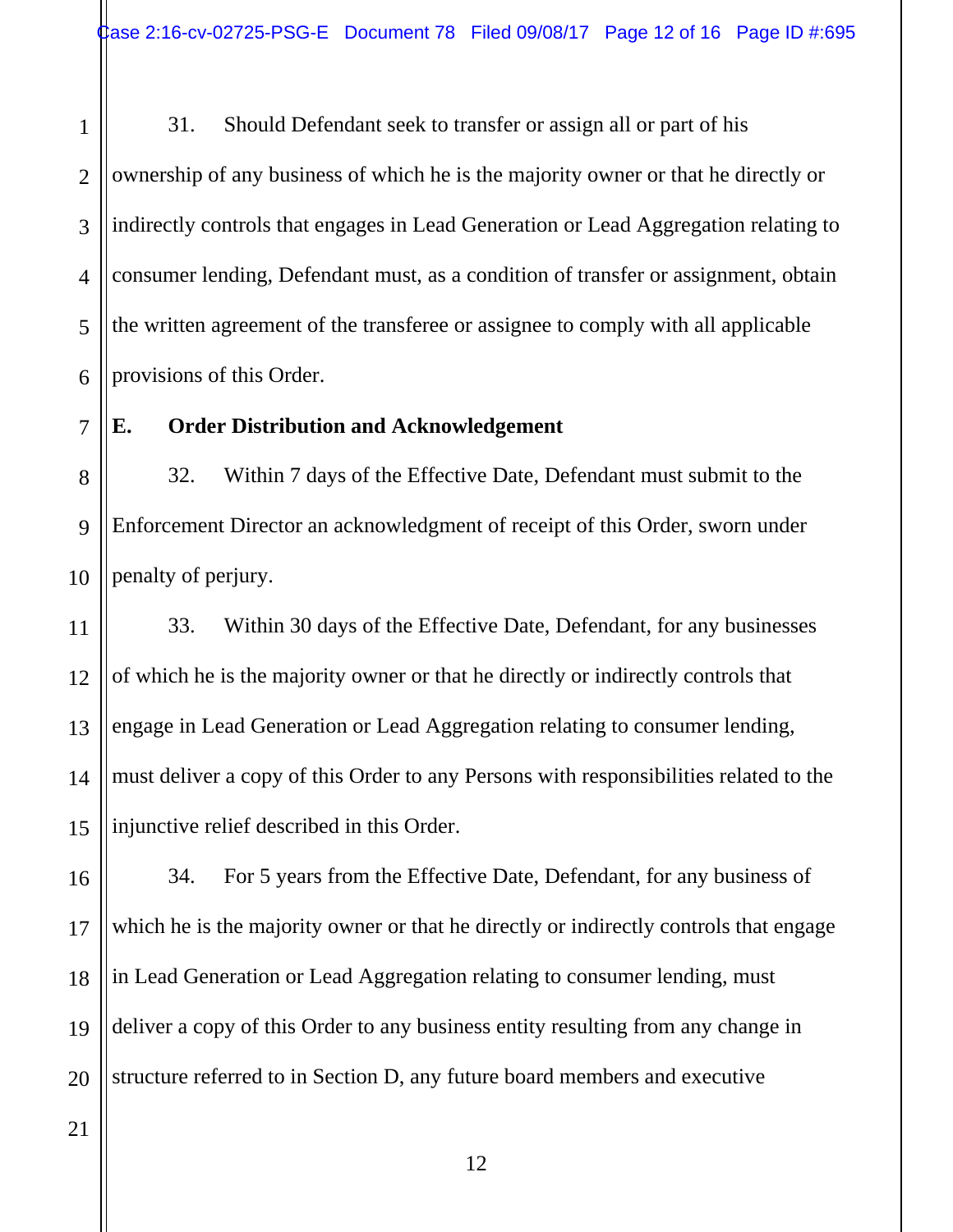1 2 officers, as well as to any Persons who will have responsibilities related to the injunctive relief described in this Order before they assume their responsibilities.

3 4 5 6 7 35. Defendant must secure a signed and dated statement acknowledging receipt of a copy of this Order, ensuring that any electronic signatures comply with the requirements of the E-Sign Act, 15 U.S.C. § 7001 *et seq.*, within 30 days of delivery of the Order, from all Persons receiving a copy of this Order under this Section.

#### **F. Recordkeeping**

8

9 10 11 12 13 14 36. Defendant must create and retain or, if already created, must retain, for at least 5 years from the Effective Date, for any business of which Defendant is the majority owner or that he directly or indirectly controls that engages in Lead Generation or Lead Aggregation relating to consumer lending, all documents, records, and data necessary to demonstrate full compliance with each provision of this Order.

37. Defendant must make the documents identified in paragraph 36 available to the Bureau upon the Bureau's request.

**G. Notices** 

18 19 20 38. Unless otherwise directed in writing by the Bureau, Defendant must provide all submissions, requests, communications, or other documents relating to this Order in writing, with the subject line, "*Consumer Financial Protection* 

21

15

16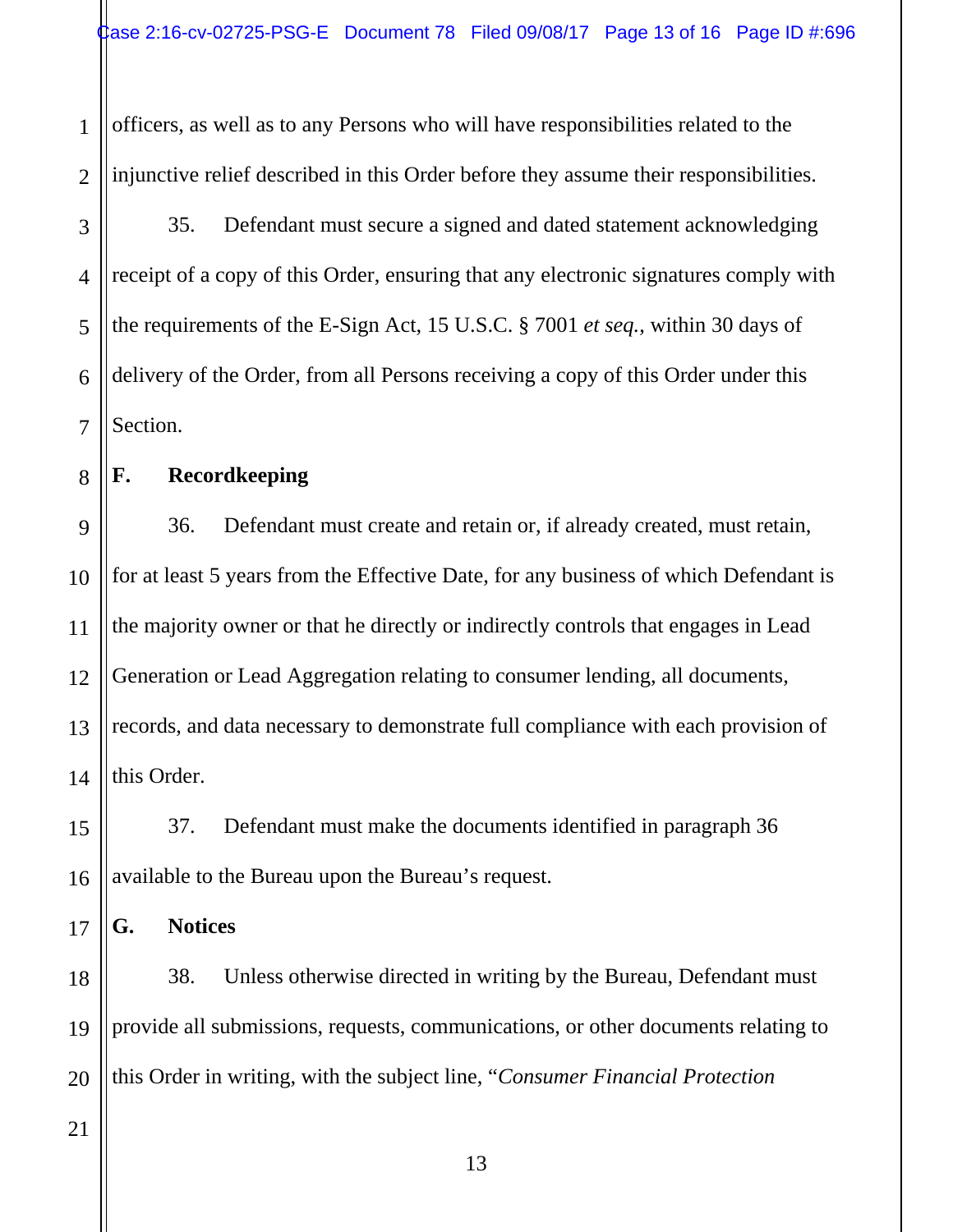$\frac{1}{2}$ ase 2:16-cv-02725-PSG-E Document 78 Filed 09/08/17 Page 14 of 16 Page ID #:697

1 *Bureau v. Davit Gasparyan, a/k/a David Gasparyan*, File No. 2013-0574-02" and

2 send them either:

| 3  | a.                                       | by overnight courier (not the U.S. Postal Service) to:                                 |
|----|------------------------------------------|----------------------------------------------------------------------------------------|
| 4  |                                          | <b>Assistant Director for Enforcement</b>                                              |
| 5  |                                          | <b>Consumer Financial Protection Bureau</b><br><b>ATTENTION: Office of Enforcement</b> |
| 6  |                                          | 1625 Eye Street, N.W.<br>Washington D.C. 20006; or                                     |
|    |                                          |                                                                                        |
| 7  | b.                                       | by first-class mail to the below address and contemporaneously                         |
| 8  |                                          | by email to Enforcement_Compliance@cfpb.gov:                                           |
| 9  |                                          | <b>Assistant Director for Enforcement</b>                                              |
| 10 |                                          | <b>Consumer Financial Protection Bureau</b><br><b>ATTENTION: Office of Enforcement</b> |
|    |                                          | 1700 G Street, N.W.                                                                    |
| 11 |                                          | Washington D.C. 20552                                                                  |
|    |                                          |                                                                                        |
| 12 | H.<br><b>Cooperation with the Bureau</b> |                                                                                        |
| 13 | 39.                                      | Defendant must cooperate fully with the Bureau in this matter,                         |
| 14 |                                          | including in those cases consolidated with this matter for pretrial purposes, and in   |
| 15 |                                          | any investigation related to or associated with the conduct described in the           |
| 16 |                                          | Complaint. Defendant must provide truthful and complete information, evidence,         |
| 17 |                                          | and testimony. Defendant must appear for interviews, discovery, hearings, trials,      |
| 18 |                                          | and any other proceedings that the Bureau may reasonably request upon 10 days          |
| 19 |                                          | written notice, or other reasonable notice, at such places and times as the Bureau     |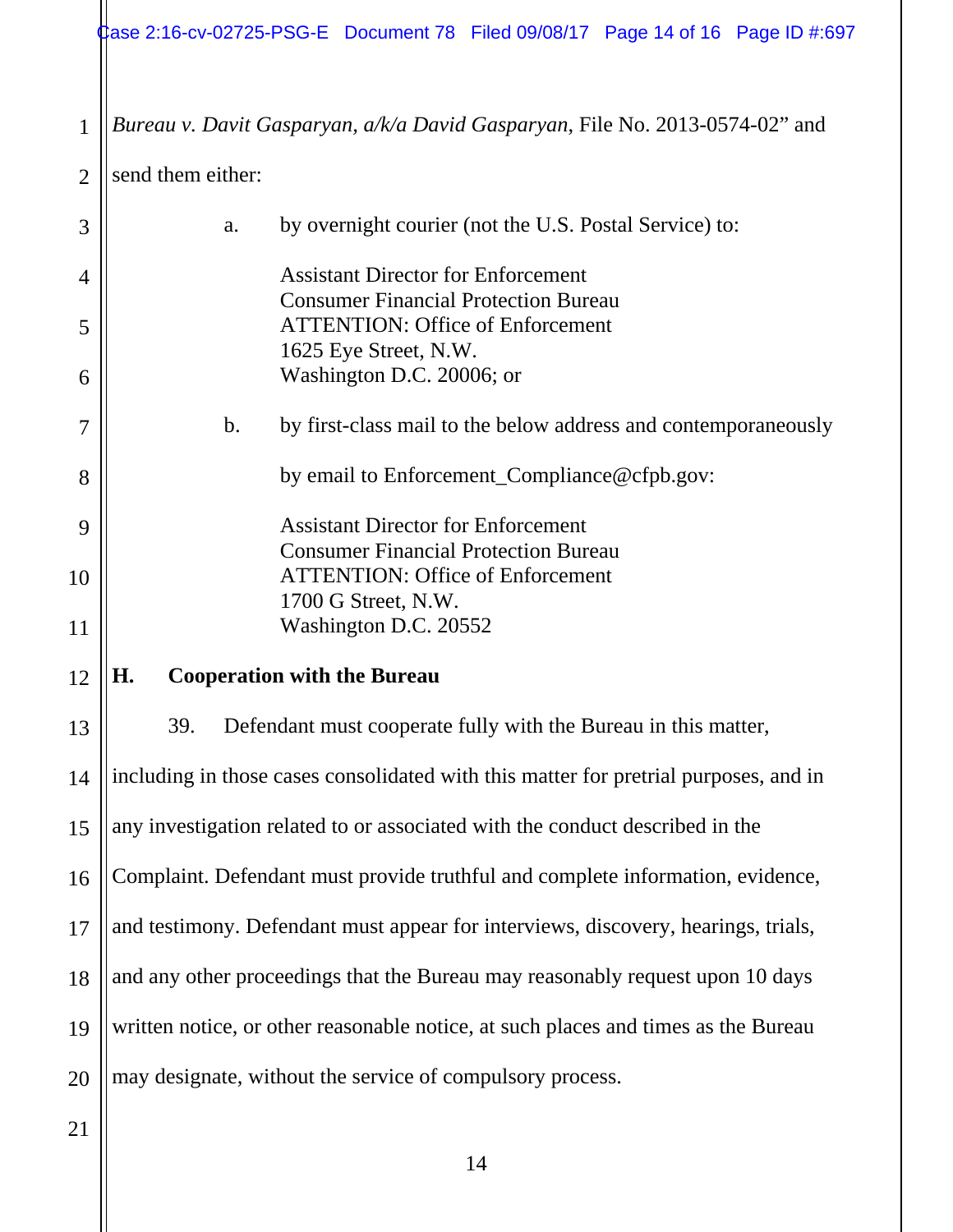# **I. Compliance Monitoring**

1

2 3 4 40. For purposes of compliance monitoring, the Bureau may communicate directly with Defendant, unless Defendant retains counsel related to these communications.

5 6 7 41. Defendant must permit Bureau representatives to interview any employee or other Person affiliated with Defendant who has agreed to such an interview. The Person interviewed may have counsel present.

8 9 42. Nothing in this Order limits the Bureau's lawful use of civil investigative demands under 12 C.F.R. § 1080.6 or other compulsory process.

10 **J. Release** 

11 12 13 14 15 16 17 18 19 20 43. The Bureau releases and discharges Defendant from all potential liability for law violations that the Bureau has or might have asserted based on the practices alleged in the Complaint, to the extent such practices occurred before the Effective Date and the Bureau knows about them as of the Effective Date. The Bureau may use the practices alleged in the Complaint in future enforcement actions against Defendant or his affiliates, including, without limitation, to establish a pattern or practice of violations or the continuation of a pattern or practice of violations or to calculate the amount of any penalty. This release does not preclude or affect any right of the Bureau to determine and ensure compliance with the Order, or to seek penalties for any violations of the Order.